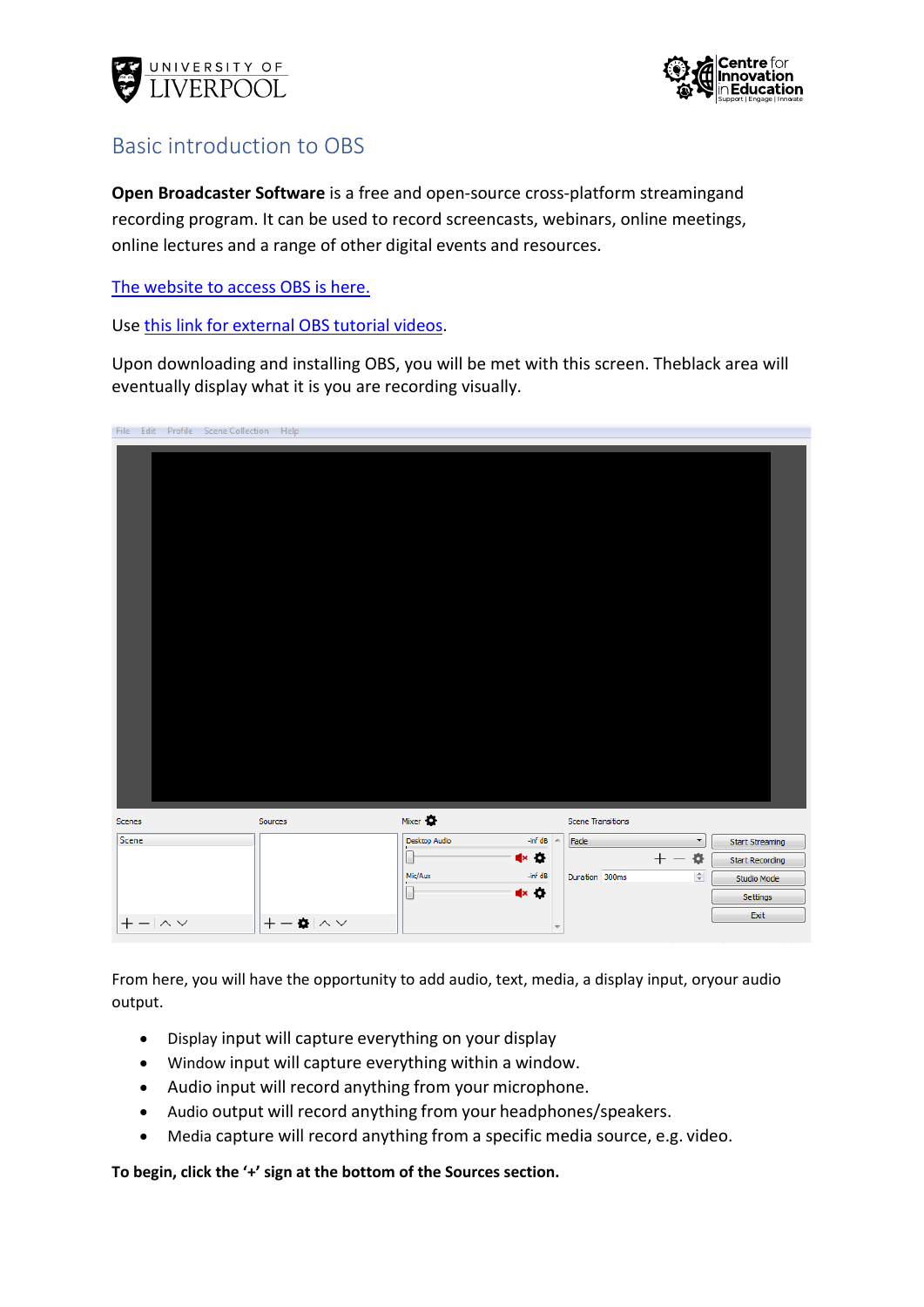## VISUAL

To capture your display, select **Add Display Capture** or **Add Window Capture**. Onthe following screen, give your Source a name (to identify it from other sources), or select the default Display/Window Capture option.

On the next window, you will have the option to pick which display or window you would like to capture from a dropdown menu. Select/deselect capture cursor to makethe mouse visible/invisible within your recording.

| Display Display 0: 1366x768 @ 0,0 (Primary Monitor) |
|-----------------------------------------------------|
| Multi-adapter Compatibility                         |
| <b>V</b> Capture Cursor                             |

Your Display Capture will now be included under **Sources**.

| Scenes          | Sources            | Mixer <b>O</b> |                                                     | <b>Scene Transitions</b> |                 |
|-----------------|--------------------|----------------|-----------------------------------------------------|--------------------------|-----------------|
| <b>Scene</b>    | O Display Capture  | Desktop Audio  | -inf dB                                             | Fade                     | Start Streaming |
|                 |                    |                | $x \cdot 2$                                         |                          | Start Recording |
|                 |                    | Mic/Aux        | $-$ inf dB                                          | ÷<br>Duration 300ms      | Studio Mode     |
|                 |                    |                | $\blacktriangleleft$ $\times$ $\blacktriangleright$ |                          | Settings        |
| $- \wedge \vee$ | $-$ 0 $\land \lor$ |                |                                                     |                          | Exit            |
|                 |                    |                |                                                     |                          |                 |

And your window above this control panel will display a preview of the area you will be recording. You can edit this area by adjusting or moving the source within the redlines (drag and resize), or the target window area itself. Your display is now ready.

| File Edit<br>Profile Scene Collection Help |                                         |                                           |                          |                                                |
|--------------------------------------------|-----------------------------------------|-------------------------------------------|--------------------------|------------------------------------------------|
| About Store                                |                                         |                                           |                          | 曲<br>Gmail Images                              |
|                                            |                                         | Google                                    |                          |                                                |
|                                            | $\hbox{\ensuremath{\mathsf{Q}}}\xspace$ | Google Search<br>I'm Feeling Lucky        | v                        |                                                |
|                                            |                                         | Stay At Home, Protect the NHS. Save Lives |                          |                                                |
|                                            |                                         |                                           |                          |                                                |
|                                            |                                         |                                           |                          |                                                |
|                                            |                                         |                                           |                          |                                                |
|                                            |                                         |                                           |                          |                                                |
| Scenes                                     | Sources                                 | Mixer <b>O</b>                            | <b>Scene Transitions</b> |                                                |
| Scene                                      | <b>O</b> Display Capture                | Desktop Audio<br>-inf dB                  | Fade                     | $\blacktriangledown$<br><b>Start Streaming</b> |
|                                            |                                         | ∎× O<br>L                                 | $^{+}$                   | 烧<br><b>Start Recording</b>                    |
|                                            |                                         | -inf dB<br>Mic/Aux<br>L<br>$x$ o          | Duration 300ms           | $\Rightarrow$<br>Studio Mode                   |
|                                            |                                         |                                           |                          | Settings                                       |
| $+-  \wedge \vee$                          | $+-\bullet \wedge \vee$                 |                                           |                          | Exit                                           |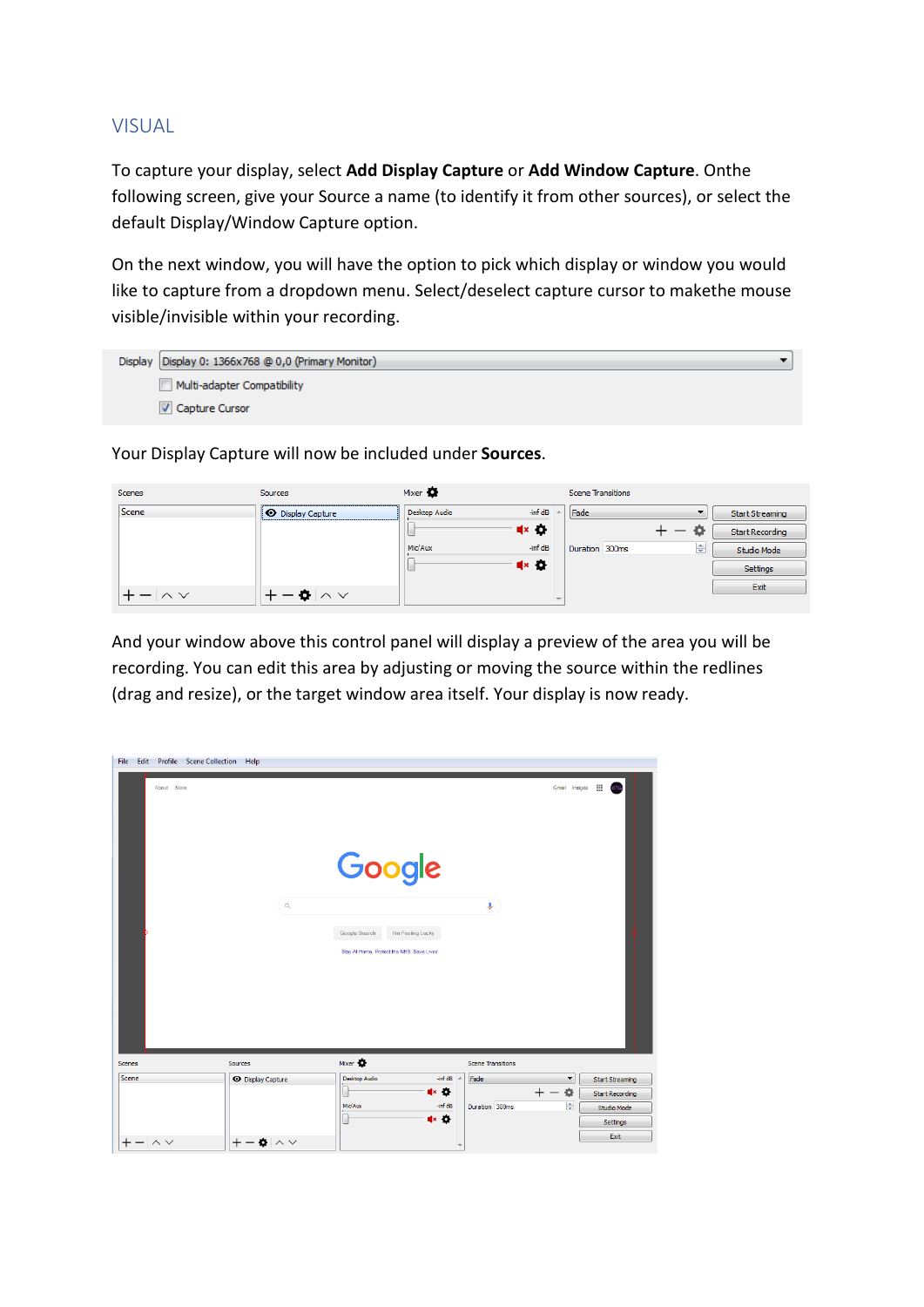## AUDIO

Click the '+' in the Sources section of the control panel.

To capture your microphone (for voiceovers, narrations etc.), select **Audio InputCapture.** Give your input a name (or use the default - Audio Input Capture).



On the next screen, select the microphone input you would like to use from the dropdown menu. [If you have two options for microphone, one will be your headset microphone and the other an in0built laptop microphone, select whichever you prefer, your headset microphone will most likely offer better quality]

 $\blacktriangledown$ Device Microphone (High Definition Audio Device) Use Device Timestamps

Once you have added your audio input, the control panel will display the belowimage. The audio input capture (green bar) will monitor the input it detects.

| Scenes           | Sources                      | Mixer <b>O</b>      |                                             |                          | <b>Scene Transitions</b> |   |                        |
|------------------|------------------------------|---------------------|---------------------------------------------|--------------------------|--------------------------|---|------------------------|
| Scene            | <b>O</b> Audio Input Capture | Desktop Audio       | $-inf dB$                                   | $\blacktriangle$         | Fade                     |   | <b>Start Streaming</b> |
|                  |                              |                     | $\blacktriangleleft$ x $\blacktriangleleft$ |                          |                          |   | <b>Start Recording</b> |
|                  |                              | Mic/Aux             | $-inf dB$                                   | $=$                      | Duration 300ms           | ÷ | Studio Mode            |
|                  |                              |                     | $\blacktriangle \bullet$                    |                          |                          |   | Settings               |
|                  |                              | Audio Input Capture | $0.0$ dB                                    |                          |                          |   | Exit                   |
| $ \wedge$ $\vee$ | $-$ 0 $\land$ $\lor$         |                     | $\bullet$ $\bullet$                         | $\overline{\phantom{a}}$ |                          |   |                        |

If you would like to record what your computer/laptop is playing out of its speakers/headphones (for example if you are watching a webinar you'd like to record, or a live stream, lecture etc.) then repeat the above steps but add **AudioOutput Capture.** This will capture any audio output from your computer.

| Device       | Speakers (High Definition Audio Device) |                      |                                                     |                          |                          |                        |
|--------------|-----------------------------------------|----------------------|-----------------------------------------------------|--------------------------|--------------------------|------------------------|
|              | V Use Device Timestamps                 |                      |                                                     |                          |                          |                        |
| Scenes       | Sources                                 | Mixer <b>O</b>       |                                                     | <b>Scene Transitions</b> |                          |                        |
| Scene        | Audio Output Capture                    | Desktop Audio        | $-inf$ dB<br>$\overline{\phantom{a}}$               | Fade                     | $\overline{\phantom{a}}$ | <b>Start Streaming</b> |
|              |                                         |                      | $\blacktriangleleft$ $\times$ $\blacktriangleright$ |                          | Ð                        | <b>Start Recording</b> |
|              |                                         | Mic/Aux              | -inf dB                                             | Duration 300ms           | $\div$                   | Studio Mode            |
|              |                                         |                      | $\blacktriangleleft$ $\times$ $\blacktriangleright$ |                          |                          | Settings               |
| $\wedge\vee$ | $\bullet \land \lor$                    | Audio Output Capture | $0.0$ dB<br>4) 卷                                    |                          |                          | Exit                   |